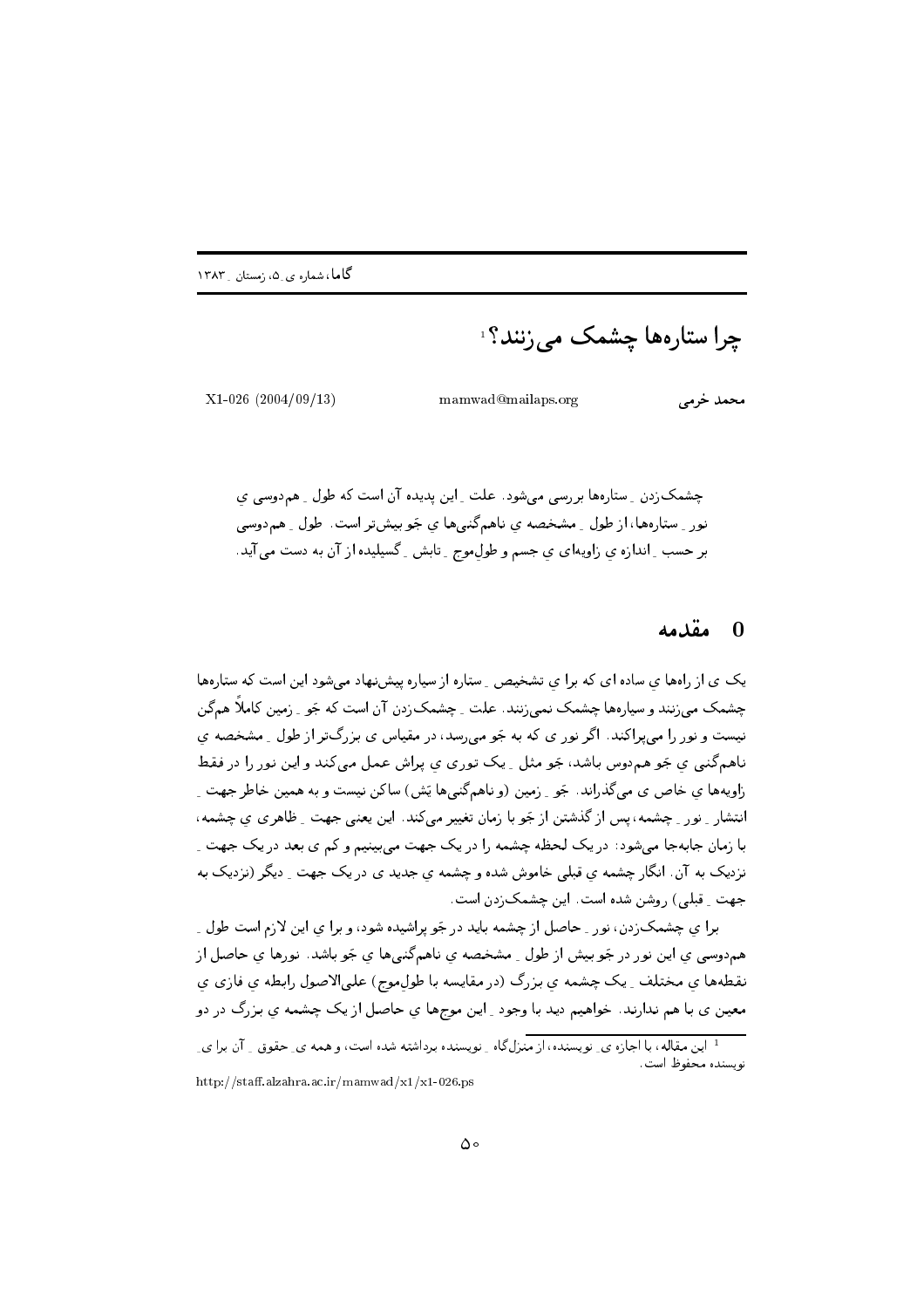نقطه ی فضا رابطه ی فازی ی مشخص با هم دارند (یعنی یک ی مضرب ی از دیگر ی است) به شرط \_ آن كه فاصله ي اين دونقطه از هم از حد \_ معين ي كمتر باشد. به اين حد طول \_ همدوسي مے گویند .

## طول ۔ همدوسی  $\blacksquare$

چشمه ي يک موج در نقطه ي ′r را با  $S(\mathbf{r}')$  نشان مىدهيم. خود \_ موج در نقطه ي r را با  $\psi(\mathbf{r})$  نشان میدهیم. در این صورت داریم

$$
\psi(\mathbf{r}) = \int d^3 r' \, \frac{e^{i k |\mathbf{r} - \mathbf{r}'|}}{|\mathbf{r} - \mathbf{r}'|} \, S(\mathbf{r}'). \tag{1}
$$

انتگرالگیری رو ی چشمه است. این رابطه برا یِ فضا یِ سهبعدی نوشته شده و  $\psi$  و 5 هم تبدیل ِ فوریه [a] ی زمانبی ی موج و چشمه اند.  $k$  هم عدد <sub>-</sub> موج است:

$$
k = \frac{\omega}{c},\tag{2}
$$

که  $\omega$ بس آمد ـ زاویهای و c سرعت ـ انتشار ـ موج است. اینها را می شود در مثلاً [1] پیدا کرد . هدف مقایسه ی  $\psi(\mathbf{r}+\Delta \mathbf{r})$  با  $\psi(\mathbf{r})$  است. دور از چشمه، (که فرض میشود جایگزیده است) عبارت \_ (1) مے شود

$$
\psi(\mathbf{r}) = \frac{e^{i\,kr}}{r} \int d^3r' \; e^{i\,k\left(|\mathbf{r} - \mathbf{r}'| - r\right)} S(\mathbf{r}'). \tag{3}
$$

داريم

$$
\mathbf{r} - \mathbf{r}' + \Delta \mathbf{r} | = |\mathbf{r} - \mathbf{r}'| + \frac{\mathbf{r} - \mathbf{r}'}{|\mathbf{r} - \mathbf{r}'|} \cdot \Delta \mathbf{r}, \qquad |\Delta \mathbf{r}| \ll |\mathbf{r} - \mathbf{r}'| \tag{4}
$$

اگر اندازه ي چشمه (كه فرض مي شود حول ِ مبديٍّ جاي گزيده است) خيل ي كوچكتر از فاصله تا چشمه باشد، طرف ِ راست را می شود سادهتر کرد:

$$
|\mathbf{r} - \mathbf{r}' + \Delta \mathbf{r}| = |\mathbf{r} - \mathbf{r}'| + \frac{\mathbf{r}}{|\mathbf{r}|} \cdot \Delta \mathbf{r} + O\left(\frac{r'}{r} |\Delta \mathbf{r}|\right), \qquad |\Delta \mathbf{r}| \ll |\mathbf{r} - \mathbf{r}'|, r' \ll r. \tag{5}
$$

حالا فرض كنيد

$$
k\,\frac{r'}{r}\left|\Delta\mathbf{r}\right|\ll2\,\pi.\tag{6}
$$

در این صورت از (3) نتیجه می شود

$$
\psi(\mathbf{r} + \Delta \mathbf{r}) = e^{i \mathbf{k} \cdot \Delta \mathbf{r}} \frac{e^{i k r}}{r} \int d^3 r' e^{i k (|\mathbf{r} - \mathbf{r}'| - r)} S(\mathbf{r}'), \tag{7}
$$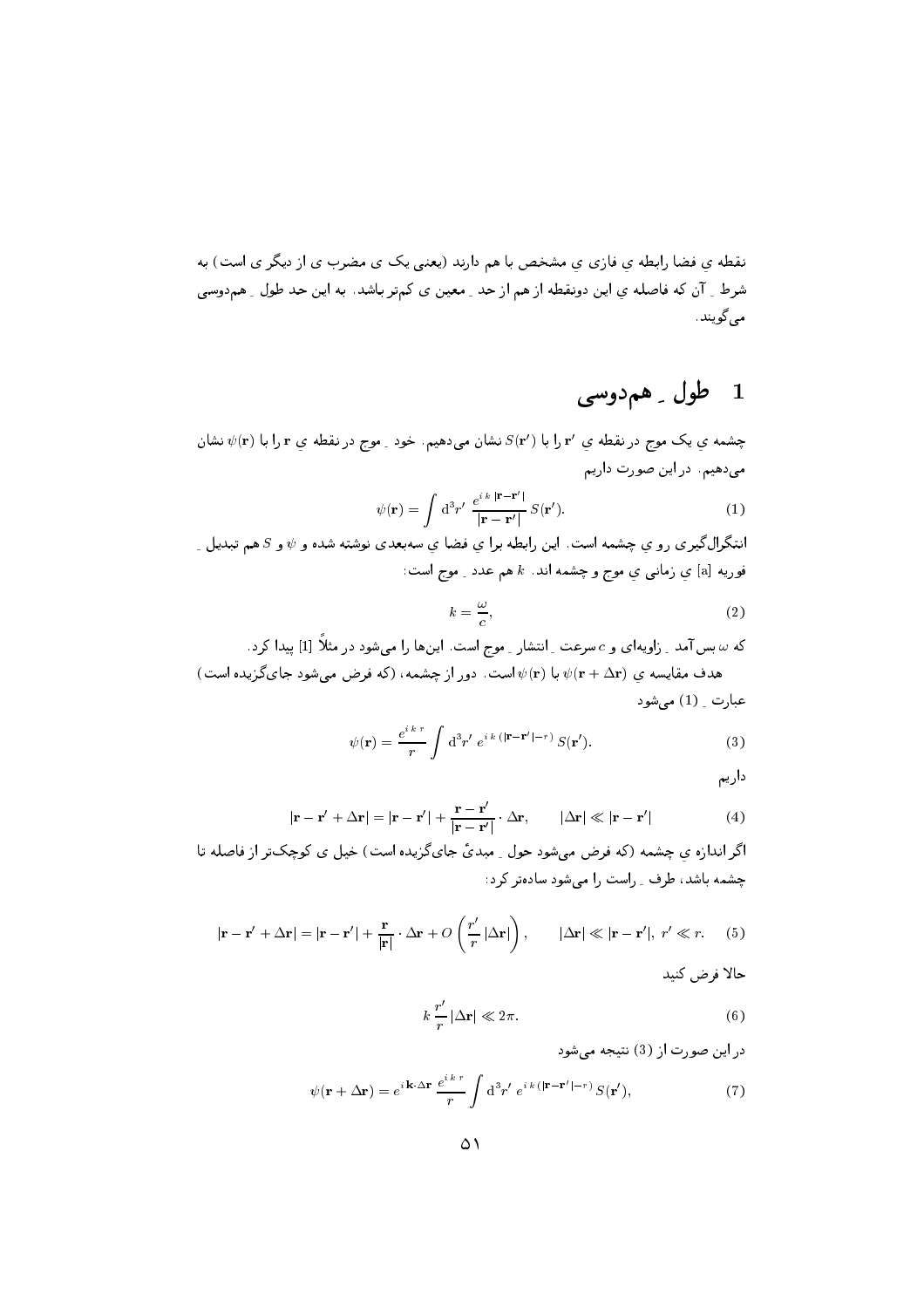که

$$
\mathbf{k} := \frac{\mathbf{r}}{|\mathbf{r}|} k. \tag{8}
$$

از مقایسه ی (7) با (3) نتیجه می شود

$$
\psi(\mathbf{r} + \Delta \mathbf{r}) = e^{i \mathbf{k} \cdot \Delta \mathbf{r}} \psi(\mathbf{r}). \tag{9}
$$

این نشان می دهد رابطه ی بین ِ  $\psi(\mathbf{r}+\Delta \mathbf{r})$  و  $\psi(\mathbf{r})$  شبیه ِ رابطه ی بین ِ مقدار ِ یک موج ِ هم دوس  $S(\mathbf{r}')$  با بردارموج \_ k در نقطهها ی r و  $(\mathbf{r}+\Delta \mathbf{r})$ است. توجه کنید که برا ی رسیدن به (9) از شکل استفاده نشده. در واقع چیز ی که به دست آمده آن است که اختلافِفاز ِ نقطه ی (r + ∆r) با هر یک از نقطهها ی چشمه، برابر است با اختلافِغاز ِ نقطه ی r با همان نقطه ی چشمه به اضافه ی مقدار ی که به نقطه ی چشمه بستهگی ندارد.

البته شرط ِ درستی ی (9) آن است که (6) برقرار باشد. رابطه یِ اخیر را میشود چنین نوشت.

$$
|\Delta \mathbf{r}| \ll \ell_{\rm c},\tag{10}
$$

$$
\mathbf{A}^{\mathbf{C}}
$$

$$
\ell_{\rm c} := \frac{\lambda}{\theta}.\tag{11}
$$

طول ِ هم‹وسی، ۸ طولِموج، و  $\theta$  اندازه ی زاویهای ی چشمه است. خلاصه این که موج حاصل از  $\ell_{\rm c}$ چشمه، در فاصلهها یی کوچکتر از طول <sub>-</sub> همدوسی مثل <sub>-</sub> یک موج <sub>-</sub> همدوس رفتار میکند.

## ناهمگنيها ي جَو و چشمکزدن  $\overline{\bf 2}$

ناهمگنیها ی جَو باعث ِ پراکندهگی ی نور ِ گذرنده از جَو میشود. مقیاس ِ طولی ی این ناهمگنیها  $:[2]$  از مرتبه ی متر است  $(\ell_i)$ 

$$
\ell_i \sim 1 \text{ m.} \tag{12}
$$

اگر طول ِ هم‹وسی ی نور ِ حاصل از چشمه بزرگتر از این طول باشد، ناهمگنیها ی جَواین نور را یراش میدهند و باعث میشوند این نور در زاویهها ی خاص ی پراکنده شود . البته ناهمگنیها ی جَو وابسته به زمان اند و به همین خاطر جهت <sub>-</sub> انتشار <sub>-</sub> نور <sub>-</sub> پراکنده، با زمان تغییر میکند. همین باعث می شود به نظر برسد جا ی چشمه ، با زمان تغییر می کند.

از برابرگذاشتن \_ ،l با ،l یک مقیاس برا ی اندازه ی زاویهای ی چشمه به دست می آید:

$$
\theta_0 \sim \lambda \,\mathrm{m}^{-1}.\tag{13}
$$